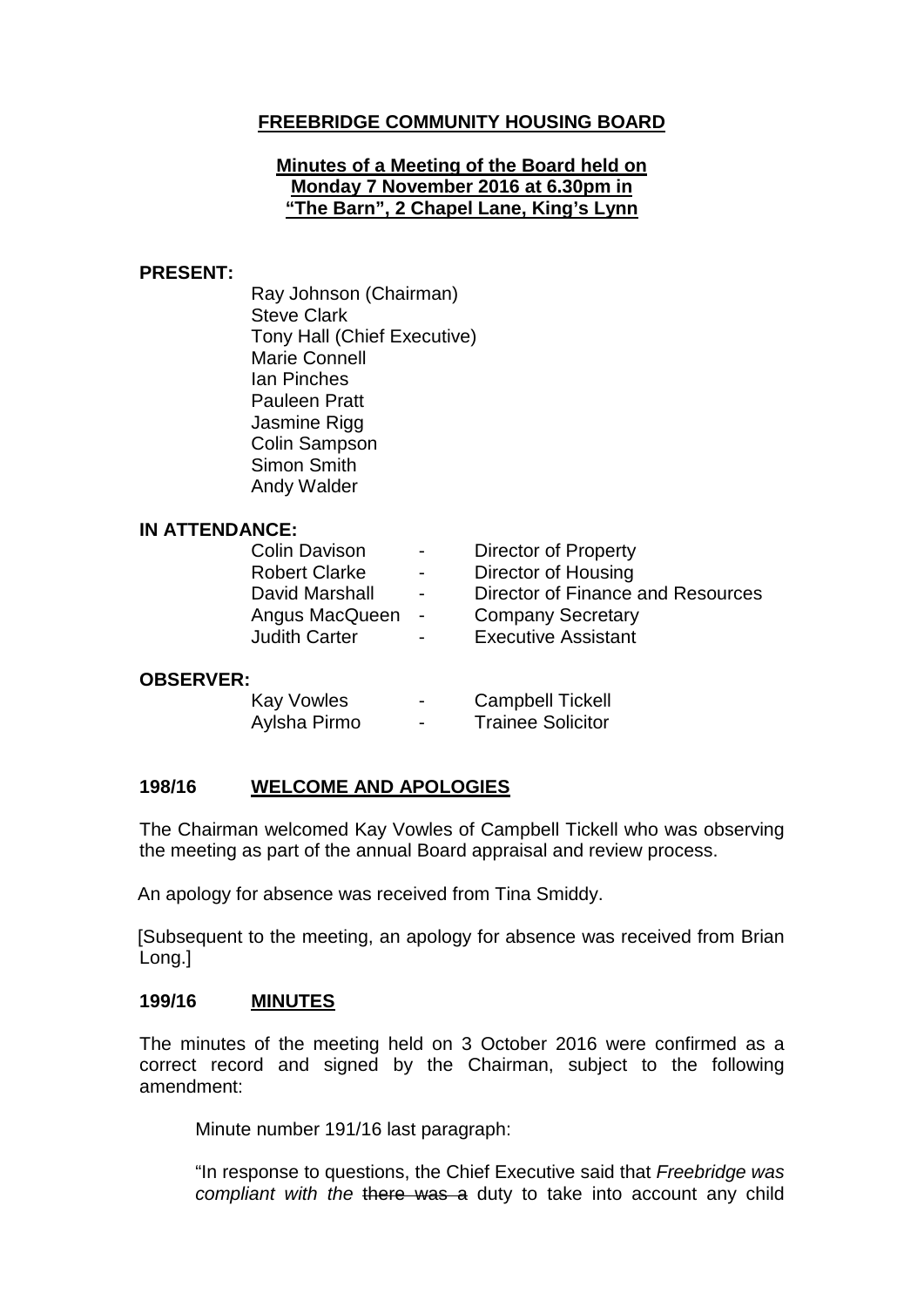protection implications when granting a new tenancy. Incidents of antisocial behaviour were managed as necessary." *(amendment in italics)*

# **200/16 MATTERS ARISING**

There were no matters arising.

## **201/16 DECLARATIONS OF INTEREST**

There were no declarations of interest.

### **202/16 CHAIRMAN'S UPDATE**

The Chairman said that he had attended his usual weekly meetings with the Chief Executive. In addition, he advised of the following:

- He had attended a Governors' Council meeting at the Queen Elizabeth Hospital on 10 October.
- He had attended a meeting of the Chief Executive's Appraisal Panel on 18 October.
- He had given Pauleen Pratt a tour of Hillington Square on 27 October.

# **203/16 MANAGEMENT TEAM UPDATE**

A written update from the Management Team had been previously circulated and was noted by the Board.

The written update covered the following issues:

- Providence Street Community Centre
- Employee Conference
- Out and About Programme 2016/17
- Hillington Square Update
- Launch of "Change to Save" Energy Campaign
- Freebridge Community Fund
- Community Café
- Developments in Progress
- Norfolk Community Safety Awards

The Chief Executive highlighted the launch of the "Change to Save" energy campaign; some excellent work was being done by the Energy Advisor giving help and advice to residents to enable them to make significant savings on their energy bills.

It was noted that the increase in income from the Providence Street Community Centre was encouraging.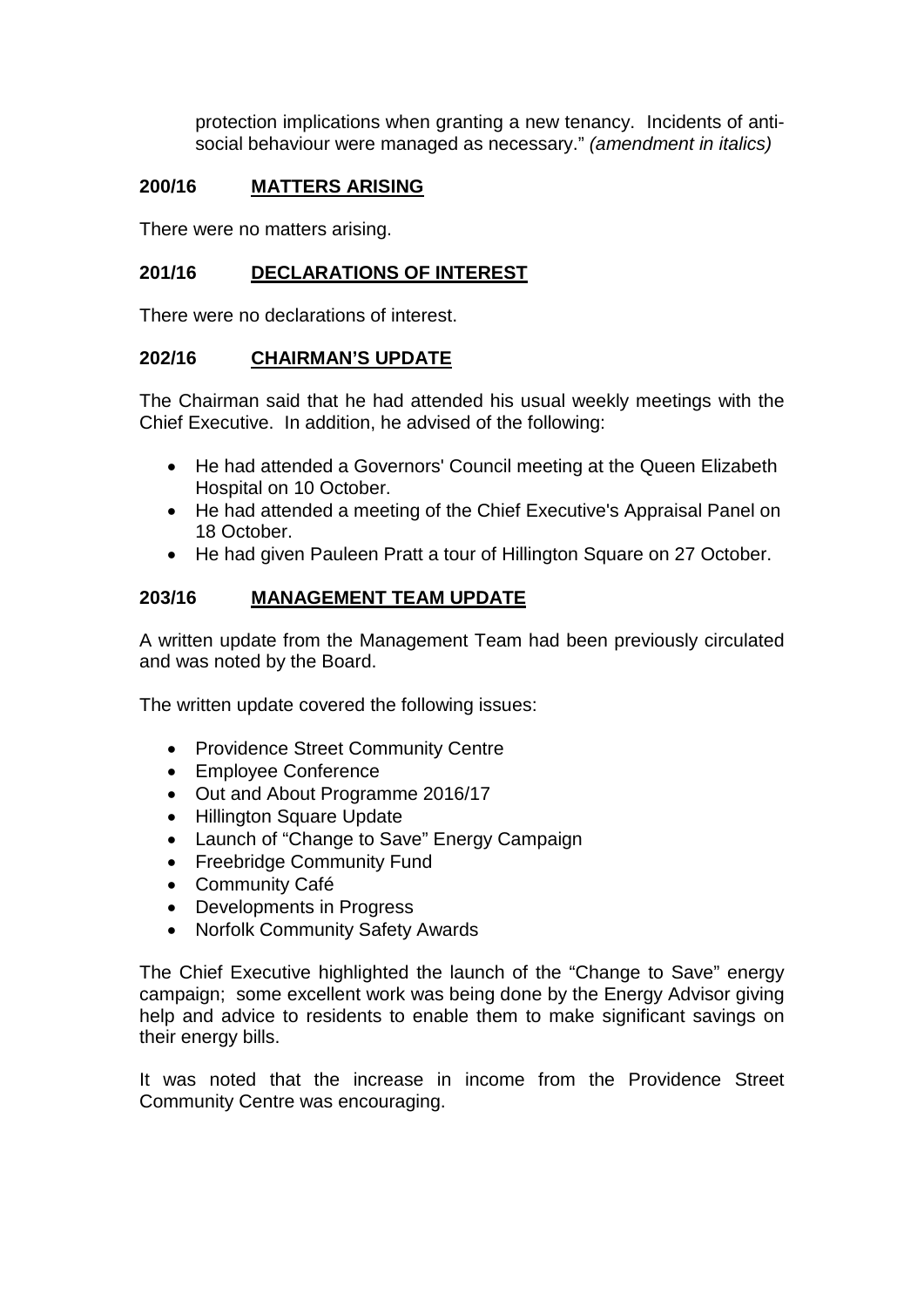# **204/16 PLAXTOLE HOUSE, KING'S LYNN OPTIONS APPRAISAL**

Confidential item

# **205/16 BUSINESS PLANNING CYCLE 2016/17**

The Chief Executive presented a report which proposed a Business Planning Cycle for 2016/17 to provide the Board with key input into the development of the new Business Plan.

The Chief Executive highlighted the need to step back and reflect on Government policy changes. The purpose of the report was to decide how best to use the time up to March when the draft Business Plan 2016/17 would be presented to the Board.

The Chief Executive referred to questions that had been received from Board Members in advance of the meeting regarding data and information to inform the Plan. He explained that there would be plenty of opportunity for the Board to discuss this, in particular at the Board away day in December. A Board Member stressed the need for the Board to take a broad strategic view when it came to prepare the Plan.

**RESOLVED:** That the revised business planning cycle be approved.

### **206/16 GOVERNANCE COMMITTEE RECOMMENDATIONS**

The Board received a report which introduced the recommendations of the meeting of the Governance Committee held on 10 October 2016.

Marie Connell, Chairman of the Governance Committee, explained that the recommendations were around the selection of a new Board Chairman. The intention would be to identify a Chairman-elect by March 2017 who could then shadow the existing Chairman until taking over the role in October 2017.

### **RESOLVED:**

- 1) That the process for appointing the new Board Chairman, as set out in the report, be approved.
- 2) That the person specification for the role of Board Chairman be approved, as presented.

### **207/16 MERGERS, GROUP STRUCTURES AND PARTNERSHIPS: A VOLUNTARY CODE FOR HOUSING ASSOCIATIONS**

The Chief Executive presented a report which considered the National Housing Federation's Mergers, Group Structures and Partnerships Voluntary Code.

The Chief Executive explained that the National Housing Federation had invited its members to sign up to the Voluntary Code. However, a group of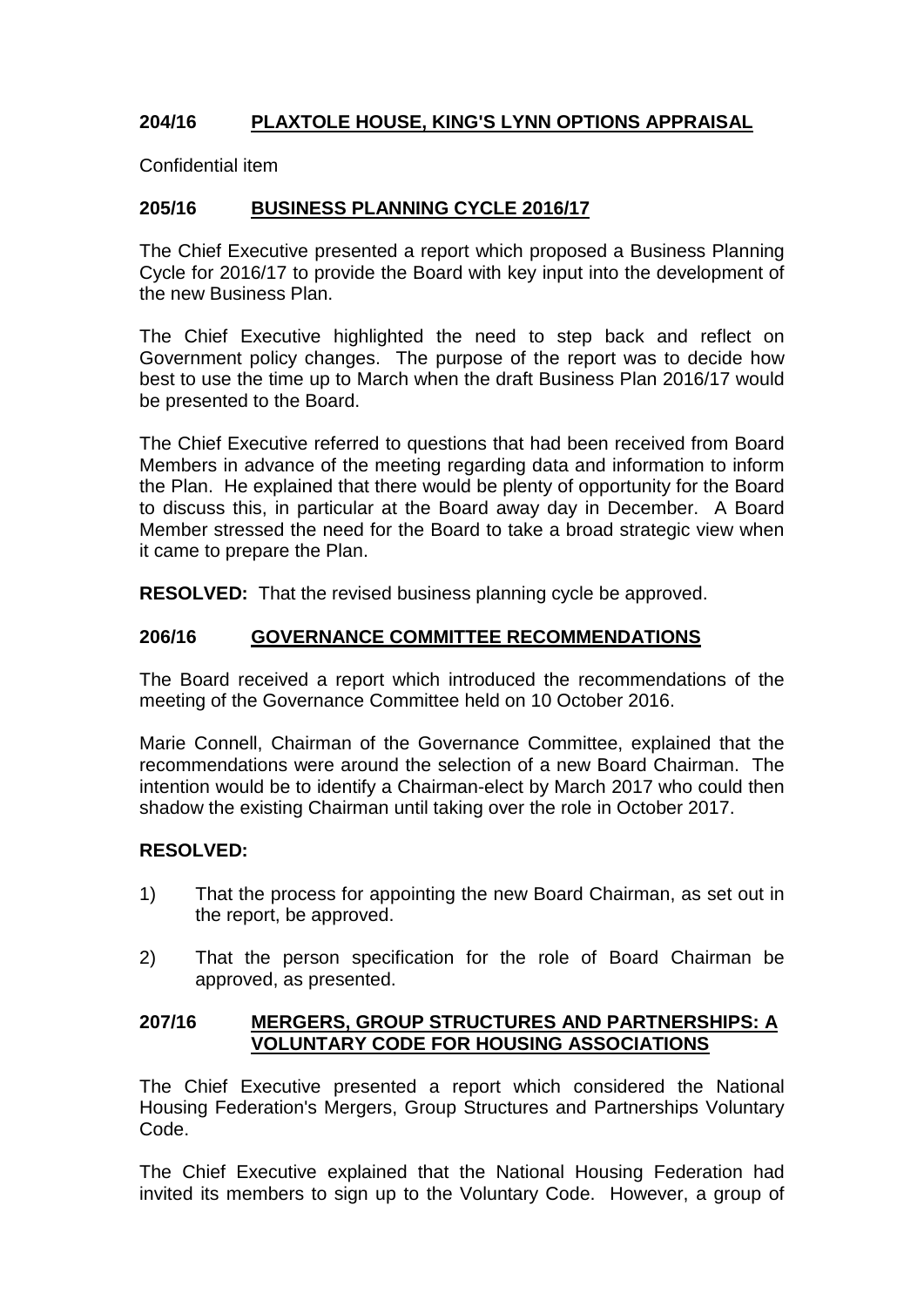associations, including Freebridge, had felt that further work was necessary to provide a toolkit to help shape and develop the Code. The Housing Quality Network and the Tenant Participation and Advisory Service had been commissioned to do this work, and it was almost completed. The Chief Executive suggested that it would be sensible to consider the Code alongside the toolkit, and that the Governance Committee would be a suitable group to take a detailed view of this. The outcome of the Governance Committee's deliberations would then be reported to the Board, which would make the final decision around adoption of the Code.

The Board agreed that it would be wise to consider the Code carefully before adopting it, and that it would be helpful also to make use of the toolkit. Concern was expressed that the Code paid very little attention to culture and values. It was stressed that the most important thing was for the Board to be clear about its mission, vision and values; mergers, group structures or partnerships should only be pursued if they were believed to be the best way to achieve these.

**RESOLVED:** That the Governance Committee be asked to review the relevant documentation around the National Housing Association's Mergers, Group Structures and Partnerships Voluntary Code and report back to the Board.

# **208/16 PROCUREMENT APPROVALS**

Confidential item

## **209/16 TREASURY MANAGEMENT AND STRATEGY UPDATE AND POLICY REVIEW**

Confidential item

## **210/16 REVIEW OF VARIOUS HOUSING POLICIES**

The Director of Housing presented a report which reviewed the Leasehold Management Policy, the Under Occupation Policy, the Income Management and Maximisation Policy, and the Rent Setting and Service Charges Policy.

The Director of Housing highlighted that a key change to the Under Occupation Policy was that the under occupation incentive budget had now been withdrawn. Instead, the Policy focused on the practical support and assistance that could be provided to customers to downsize.

In relation to the Income Management and Maximisation Policy, concern was expressed that the Policy now had more emphasis on direct support and advice being given by other agencies rather than by Freebridge, in particular at this time when many agencies were struggling financially. The Board asked that this be kept under review and, if necessary, Freebridge consider investing in in-house resources for this service. Supporting tenants in time of need would often result in longer-term savings.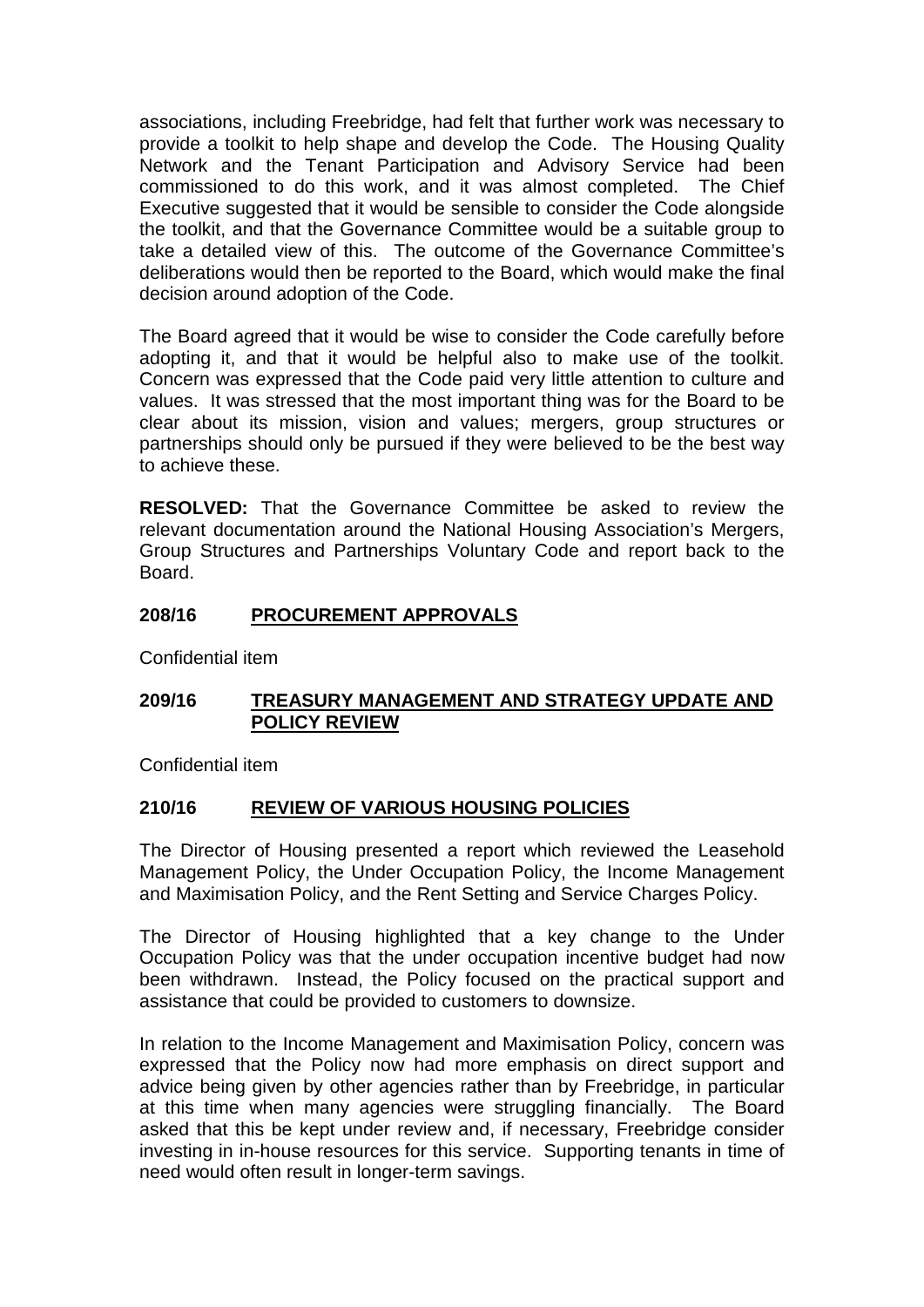With regard to the Rent Setting and Service Charges Policy, it was highlighted that a reduction in supported housing (including sheltered) rents by 1% would take effect in April 2017. In answer to a question, the Chief Executive said that this reduction would not affect the provision of the sheltered housing service as this was funded through the Supporting People Grant. The Director of Housing advised that a review of the sheltered housing service was currently being carried out, the results of which would be reported to the Board early in 2017.

**RESOLVED:** That the revised Leasehold Management Policy, Under Occupation Policy, Income Management and Maximisation Policy, and Rent Setting and Service Charges Policy be approved.

# **211/16 POLICY DELETIONS**

The Company Secretary presented a report seeking to gain approval for the deletion of the Development Policy and the Charitable Support Policy, as these had now been subsumed into other policies.

**RESOLVED:** That the Development Policy and the Charitable Support Policy be deleted.

# **212/16 REQUEST TO WRITE OFF DEBTS OVER £2,000**

The Director of Housing presented a report which sought approval to write off debts that were each in excess of £2,000.

The Director of Housing assured the Board that all reasonable measures were taken to recover debts. Should it not prove possible to recover the amounts owing, it was better to write off the debts than leave them on the accounts. If a person resurfaced, their debt could be added back on. The Board acknowledged Freebridge's strong performance around arrears and that the level of write-offs was relatively low. The fact that most of the write-offs requested were for similar amounts provided assurance that the process was working.

[Confidential wording]

In response to a question, the Director of Housing confirmed that, where a person with rent arrears was evicted from one housing association, a system was in place to enable other housing associations to be aware of this, should the individual apply to them for accommodation.

**RESOLVED:** That the debt write-offs listed in section 2 of the report be approved.

# **213/16 REQUEST TO PROVIDE A LEASE OF A WORKSHOP UNIT AT PROVIDENCE STREET COMMUNITY CENTRE TO THE HUSBAND OF A MEMBER OF THE TENANT PANEL**

Confidential item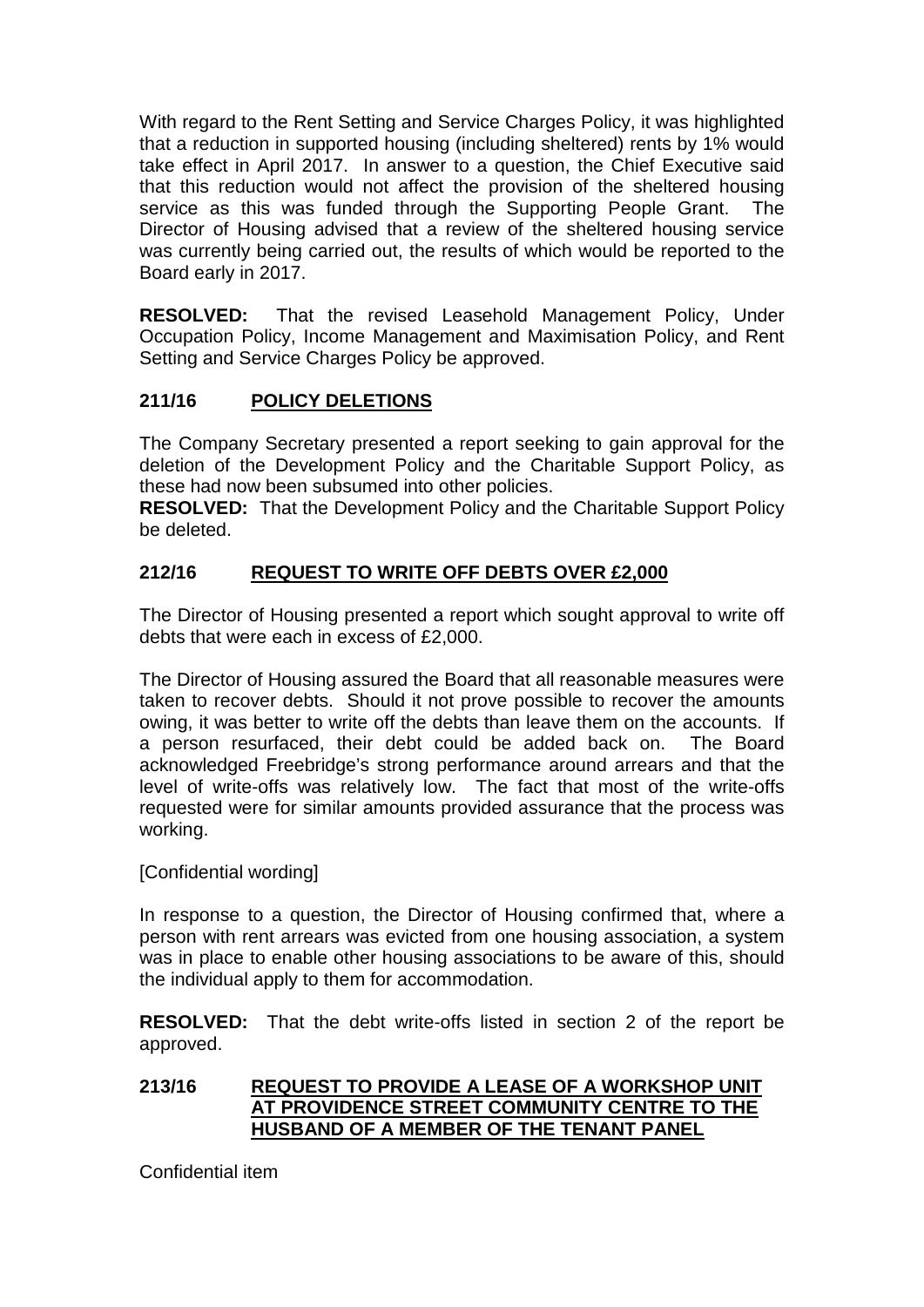# **214/16 BOARD START TIME**

The Company Secretary presented a report which asked the Board to consider an earlier start-time for Board meetings.

The report suggested that, from January 2017, the start-time for Board meetings move from 6.30pm to 5.00pm. The Board acknowledged that the rationale behind the proposal was that it would be in the interests of the wellbeing of employees, and also of those Board Members who worked full-time, not to have to stay late into the evening after a full day at work. Furthermore, it reduced the risks associated with decisions being made when people were tired. However, as a Board Member had indicated that this change of time would make it difficult for her to attend meetings, and she was not present at the meeting, the item was deferred until the Board meeting in January 2017, in the hope that all members would be present.

**RESOLVED:** That this matter be deferred to the Board meeting in January 2017 for discussion with all Board Members present.

### **215/16 OPERATIONS PERFORMANCE OVERVIEW**

The Director of Property presented the Operations Performance Overview report for the quarter ending 30 September 2016.

In answer to a question raised by a Board Member in advance of the meeting, the Director of Property acknowledged that the customer satisfaction figure was somewhat lower than the figures for repairs performance. This was because the repairs performance figures were a measure of response times, whilst the customer satisfaction figure took a much broader view. His team was considering how repairs performance could contribute to improvement in tenant satisfaction, for instance a pre-arranged appointments process would soon be introduced. On a wider point, a review was being undertaken of performance information across the organisation, to assess how this could be improved to benefit the business.

The Board asked that the actions column be completed on future trend reports, including timescales. The Board also requested that the names of those making compliments be omitted from future reports. It was highlighted that Property Services operatives Alastair Roberts and Adam Dufeu had once again received a significant number of compliments.

The Board welcomed the inclusion of "Garage Lets" within the performance information. Ian Pinches, Chairman of the Audit Committee, said that the Committee was currently monitoring the letting of garages closely.

It was noted that there had been an increase in the number of tenancy terminations during August and September, as compared to previous months. The Director of Housing explained that this had been partly because of a higher than usual number of deaths and also because of an increased number of evictions for rent arrears. He assured the Board that a firm but fair approach was taken to people with arrears.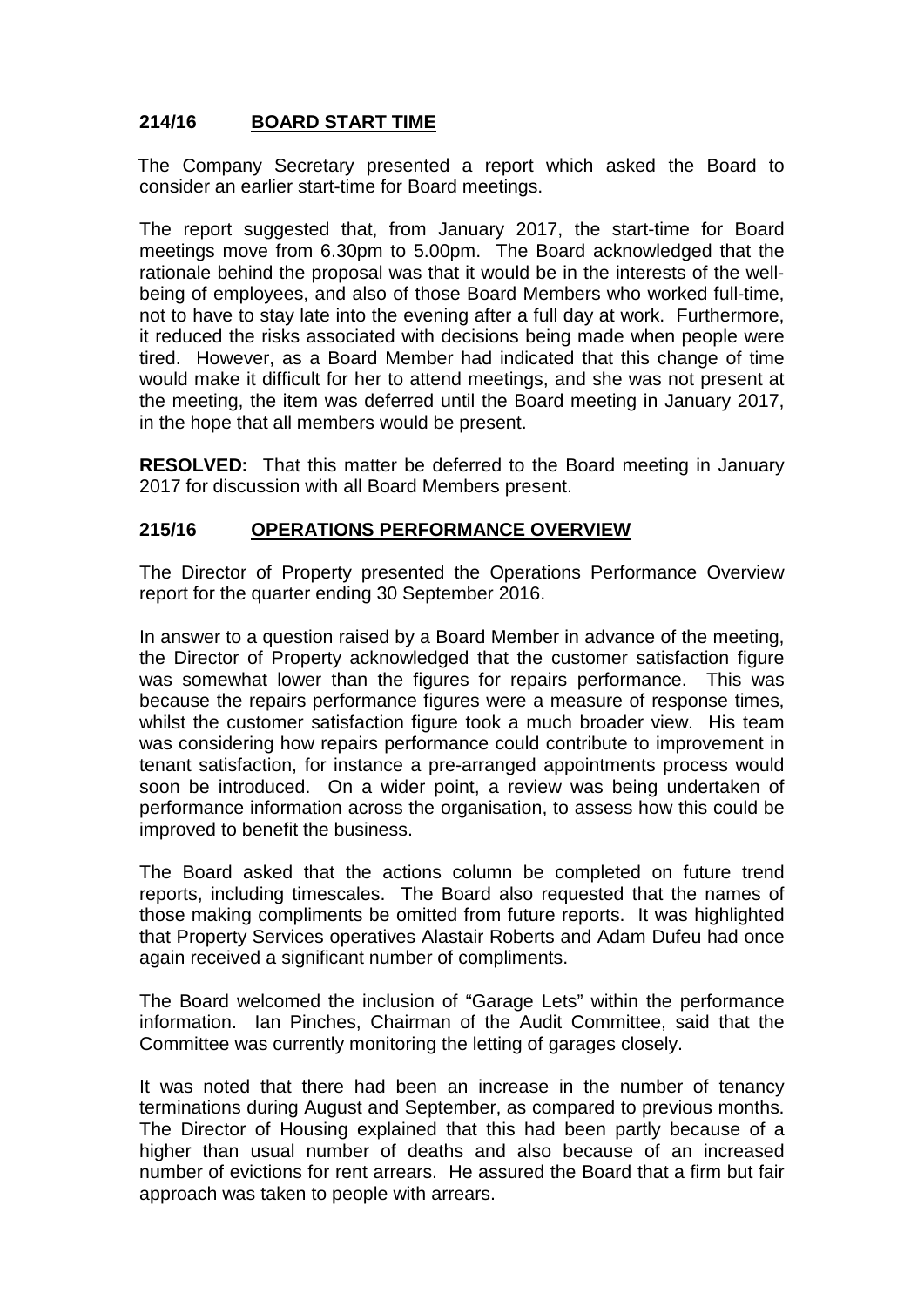The Board noted the report.

# **216/16 FINANCE AND HUMAN RESOURCES QUARTERLY MANAGEMENT REPORT**

Confidential item

### **217/16 RISK MANAGEMENT AND FRAUD AWARENESS UPDATE**

The Director of Finance and Resources presented a report which detailed risk management activity during the quarter ending 30 September 2016.

In answer to a question raised by a Board Member in advance of the meeting, the Director of Finance and Resources said that a residual risk rating, taking into account control and mitigation, was being produced for each risk and would be included in the next risk management update (at the Board meeting in February 2017).

It was highlighted that the action around environmental stewardship, to develop a fully evidenced and "signposted" approach to demonstrate compliance with identified sustainability standards and best practice, had not been achieved within the target timescale, and a new target timescale had not been given. The Director of Property undertook to check on the progress of this action and to provide a clear date for completion in the next risk management update.

The Board observed that the report included a summary of the Homes and Communities Agency's "Sector Risk Profile 2016", which had recently been issued. This was an important document, and demonstrated that risk was a key theme for the Regulator.

The Board noted the report.

## **218/16 BUSINESS PLAN SECOND QUARTER UPDATE 2016/17**

The Chief Executive presented a report which set out progress against the 2016/17 Business Plan for the second quarter.

The Chief Executive made the following points about the Plan:

Section 3.2: More work was required to prepare the Board report on the disposal plan, and so the action "Board Approval for Disposal Plan" would be moved from Q3 to Q4 2016/17.

Section 3.3: The Chief Executive clarified that preparations for Phase 4 of the Hillington Square project would be made in Q4 2016/17, and Phase 4 would start in Q1 2017/18.

Section 4.6: Further preparations were required to develop the risk management workshop, which would be run by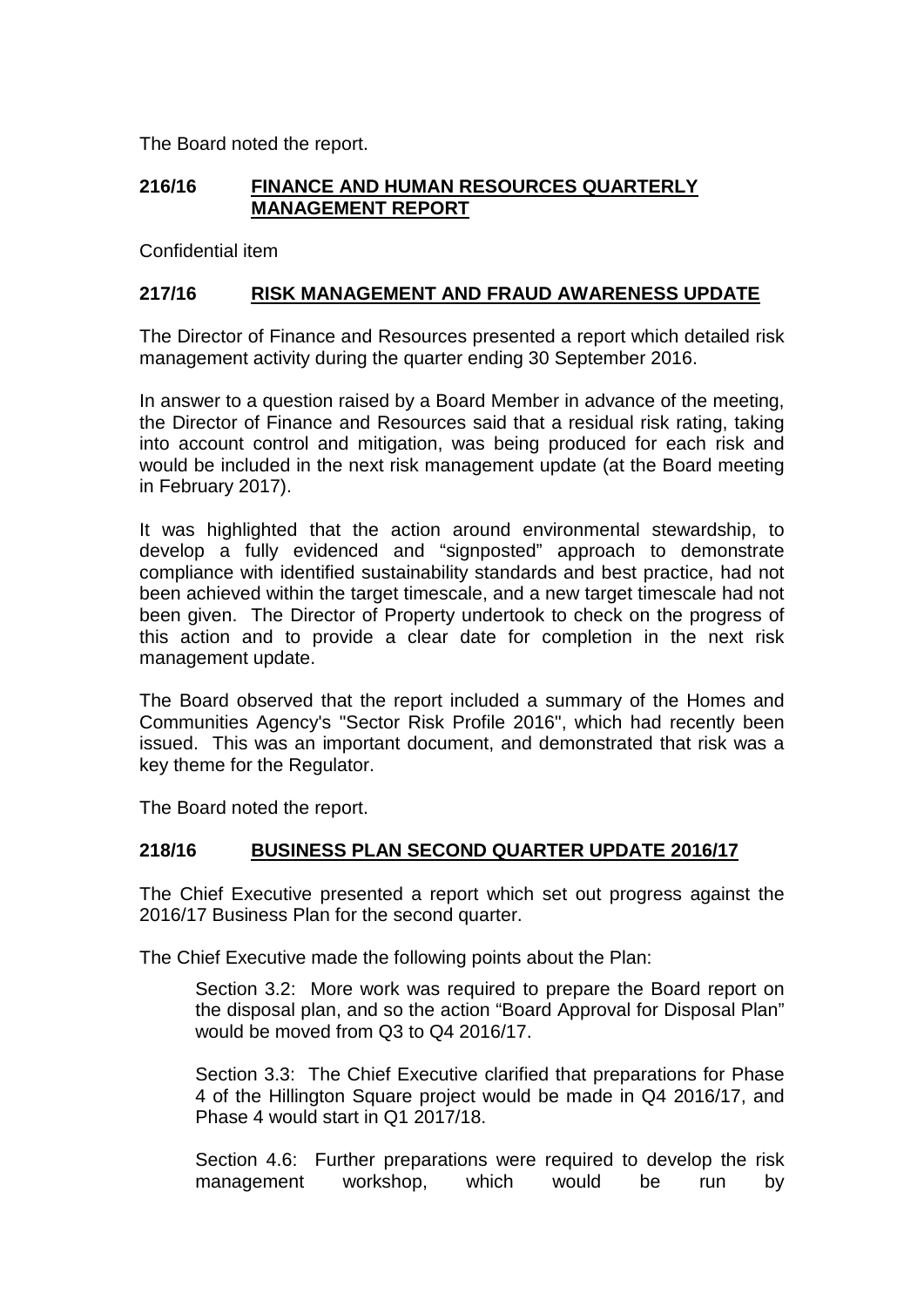PricewaterhouseCoopers, and so the workshop would now be held in February 2017, rather than November 2016 as originally intended.

In answer to questions, the Chief Executive said that activities would not be removed from the Plan until they had been completed. Reporting against performance indicators and the Business Plan would be reviewed; this would be a key element of the Business Improvement Strategy. Board Members suggested that there should be more linkage between performance information and the Business Plan, and that the reporting could be streamlined.

In response to a question enquiring if employees would be involved in sifting the ideas for business and service improvement generated at the recent employee conference, the Chief Executive said that Management Team was evaluating the ideas and would be considering how best to engage with employees.

The Board noted the report.

# **219/16 TENANT PANEL QUARTERLY UPDATE**

The Director of Property presented a report which provided a quarterly update on the work of the Tenant Panel.

In answer to questions, officers made the following points:

- Work had been done to support tenants who felt the need to use portable heaters as an alternative to storage heaters.
- The booklet issued to sheltered scheme tenants contained information on well-being and signposting to relevant agencies.
- Following a review of the brief for the Tenant Panel Facilitator, quotations and proposals had been invited; these were currently being assessed.

A Board Member who had recently observed a Panel meeting said that he had been very impressed by the Panel.

The Board noted the report.

### **220/16 TENANT PROFILING**

The Director of Housing presented a report which described how Freebridge was now profiling its tenants in order to identify any significant trends in how and to whom Freebridge properties were let.

The Board welcomed the revised profiling, as it would provide good quality data which would enable a clear insight. It was stressed, however, that this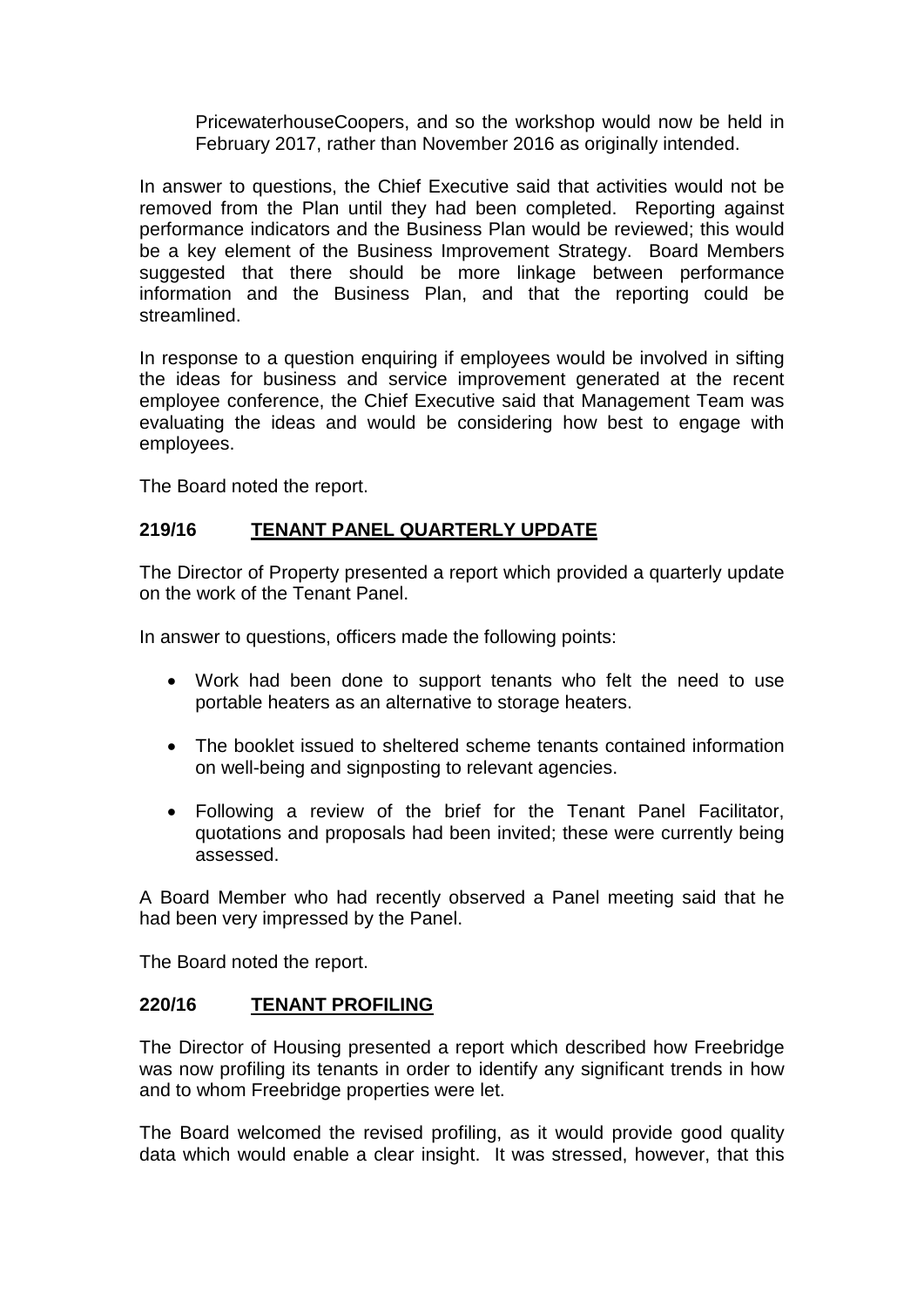data should be used in conjunction with other information, so as to avoid the risk of stereotyping.

In response to a question, the Director of Housing assured the Board that the profiling data was for internal use only and would not be made public.

The Board noted the report.

## **221/16 OPERATING MODEL REVIEW**

Confidential item

## **222/16 APPOINTMENT OF SHAREHOLDERS**

The Company Secretary presented a report which described an application to become a shareholder that had been approved.

The Board noted the report.

### **223/16 COMMITTEE MINUTES**

The Chairman of the Governance Committee presented the minutes of the meeting held on 10 October 2016.

It was highlighted that the Governance Committee had agreed that advanced notice should be given of any questions that Board Members wished to raise at meetings, which may require more background information. The Board supported this, and acknowledged that there may be other occasions when it would be appropriate to give advanced notice of a question, for instance if a significant challenge was to be made to a recommendation. The Board agreed that in no way was it intended to stifle debate, nor should members feel unable to raise a question that occurred to them during the meeting.

The Board noted the report.

### **224/16 WORK UPDATE**

The Company Secretary presented the work update, which included the following:

- Action Sheet
- Future Work Programme of the Board.

The Board noted the update.

## **225/16 ANY OTHER BUSINESS**

There was no other business.